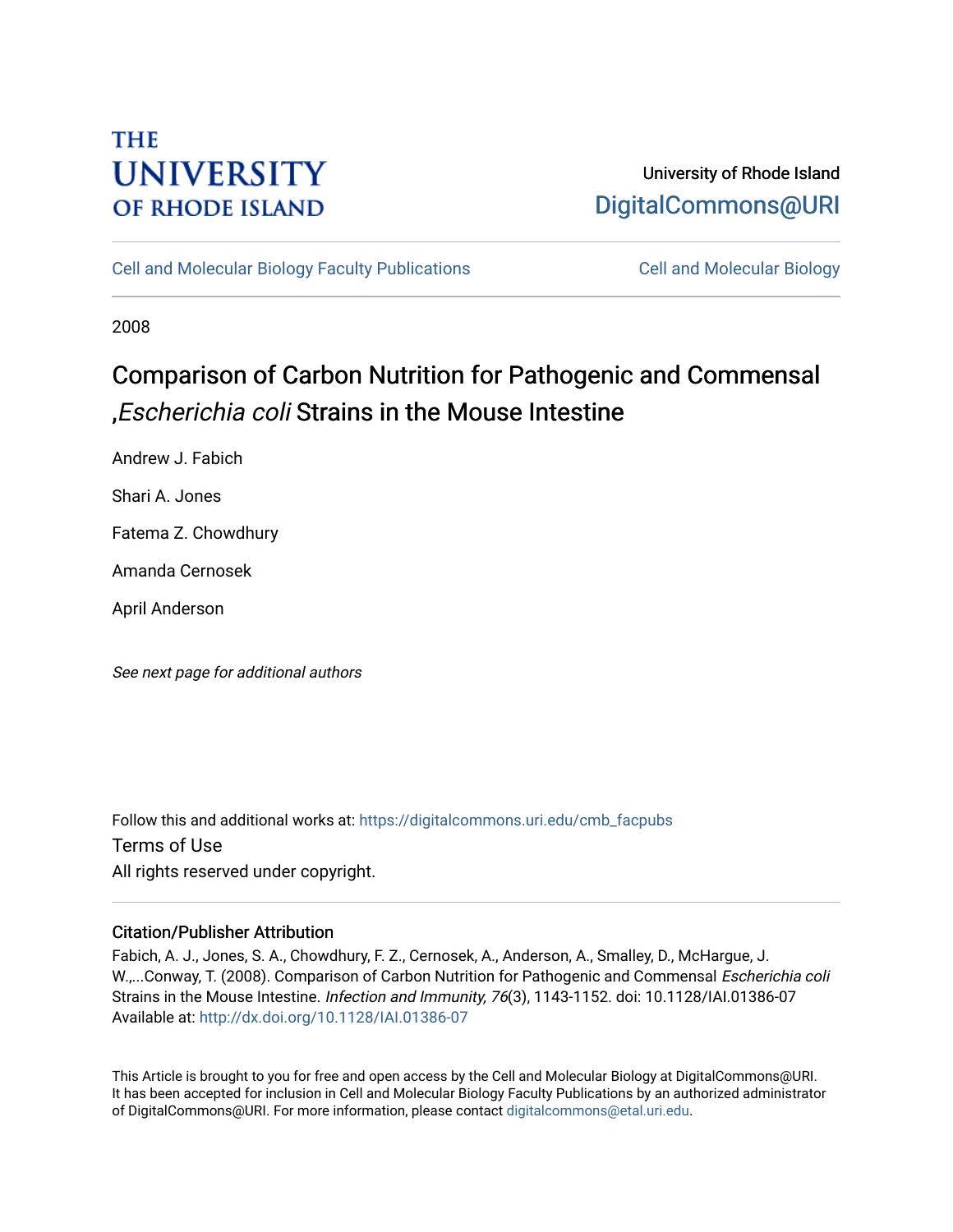### Authors

Andrew J. Fabich, Shari A. Jones, Fatema Z. Chowdhury, Amanda Cernosek, April Anderson, Darren Smalley, J. Wesley McHargue, G. Aaron Hightower, Joel T. Smith, Steven M. Autieri, Mary P. Leatham, Jeremy J. Lins, Regina L. Allen, David C. Laux, Paul S. Cohen, and Tyrrell Conway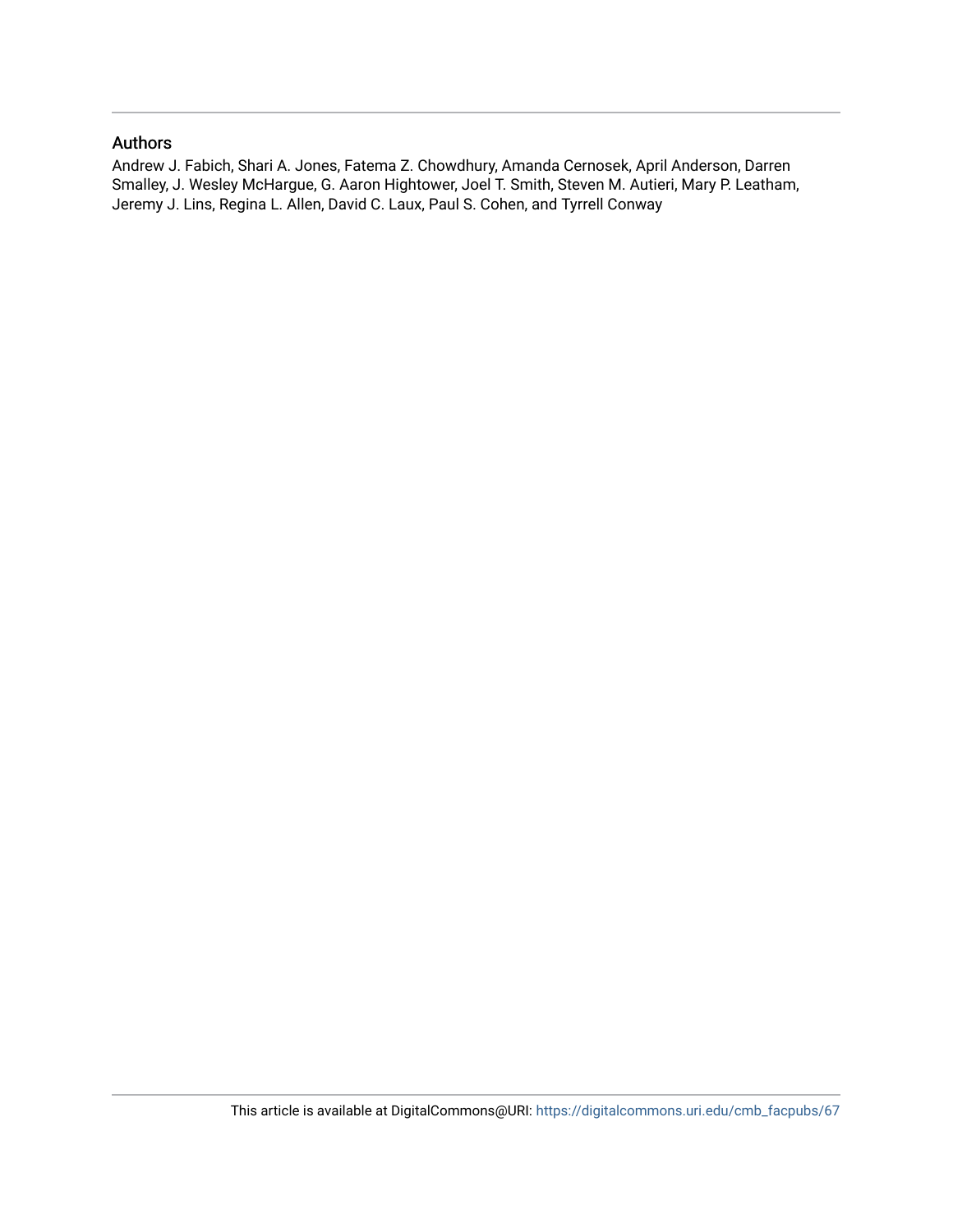## Comparison of Carbon Nutrition for Pathogenic and Commensal *Escherichia coli* Strains in the Mouse Intestine<sup> $\triangledown$ </sup>

Andrew J. Fabich,<sup>1</sup> Shari A. Jones,<sup>1</sup> Fatema Z. Chowdhury,<sup>1</sup> Amanda Cernosek,<sup>1</sup> April Anderson,<sup>1</sup> Darren Smalley,<sup>1</sup> J. Wesley McHargue,<sup>2</sup> G. Aaron Hightower,<sup>2</sup> Joel T. Smith,<sup>2</sup> Steven M. Autieri,<sup>3</sup> Mary P. Leatham,<sup>3</sup> Jeremy J. Lins,<sup>3</sup> Regina L. Allen,<sup>3</sup> David C. Laux,<sup>3</sup> Paul S. Cohen,<sup>3</sup> and Tyrrell Conway<sup>1\*</sup>

*Advanced Center for Genome Technology, University of Oklahoma, Norman, Oklahoma 73019*<sup>1</sup> *; Department of Chemistry, Southeastern Oklahoma State University, Durant, Oklahoma 74701*<sup>2</sup> *; and Department of Cell and Molecular Biology, University of Rhode Island, Kingston, Rhode Island 02881*<sup>3</sup>

Received 16 October 2007/Returned for modification 3 December 2007/Accepted 27 December 2007

**The carbon sources that support the growth of pathogenic** *Escherichia coli* **O157:H7 in the mammalian intestine have not previously been investigated. In vivo, the pathogenic** *E. coli* **EDL933 grows primarily as single cells dispersed within the mucus layer that overlies the mouse cecal epithelium. We therefore compared the pathogenic strain and the commensal** *E. coli* **strain MG1655 modes of metabolism in vitro, using a mixture of the sugars known to be present in cecal mucus, and found that the two strains used the 13 sugars in a similar order and cometabolized as many as 9 sugars at a time. We conducted systematic mutation analyses of** *E. coli* **EDL933 and** *E. coli* **MG1655 by using lesions in the pathways used for catabolism of 13 mucus-derived sugars and five other compounds for which the corresponding bacterial gene system was induced in the transcriptome of cells grown on cecal mucus. Each of 18 catabolic mutants in both bacterial genetic backgrounds was fed to streptomycin-treated mice, together with the respective wild-type parent strain, and their colonization was monitored by fecal plate counts. None of the mutations corresponding to the five compounds not found in mucosal polysaccharides resulted in colonization defects. Based on the mutations that caused colonization defects, we determined that both** *E. coli* **EDL933 and** *E. coli* **MG1655 used arabinose, fucose, and** *N***-acetylglucosamine in the intestine. In addition,** *E. coli* **EDL933 used galactose, hexuronates, mannose, and ribose, whereas** *E. coli* **MG1655 used gluconate and** *N***-acetylneuraminic acid. The colonization defects of six catabolic lesions were found to be additive with** *E. coli* **EDL933 but not with** *E. coli* **MG1655. The data indicate that pathogenic** *E. coli* **EDL933 uses sugars that are not used by commensal** *E. coli* **MG1655 to colonize the mouse intestine. The results suggest a strategy whereby invading pathogens gain advantage by simultaneously consuming several sugars that may be available because they are not consumed by the commensal intestinal microbiota.**

Enterohemorrhagic *Escherichia coli* (EHEC) O157:H7 is a noninvasive enteric pathogen of humans. EHEC has many virulence factors, including adhesins (e.g., intimin), effector proteins (e.g., *espG*), and toxins (e.g., Shiga toxin), which are necessary to cause disease and likely contribute to the strain's extremely low infectious dose (27). However, the first step in EHEC infection, following ingestion, is colonization. To colonize the gastrointestinal (GI) tract, EHEC must overcome the barrier to infection imposed by the host and the intestinal microbiota, which include commensal *E. coli* strains. While many factors, such as innate immunity, inhibitory substances of microbial origin, and competition for adhesion sites, can be barriers to invading microorganisms, Freter postulated that competition for nutrients is the most important of these factors (17–19). Freter's nutrient-niche hypothesis states that for a species to be successful in the intestine, it must grow faster than the washout rate and better than all other competitors on one or on a small number of growth-limiting nutrients. Ac-

Corresponding author. Mailing address: Department of Botany and Microbiology, University of Oklahoma, Norman, OK 73019-0245. Phone: (405) 325-1683. Fax: (405) 325-3442. E-mail: tconway@ou.edu. <sup> $\triangledown$ </sup> Published ahead of print on 7 January 2008.

cordingly, EHEC must compete with the resident microbiota to acquire the nutrients it needs to grow from low to high numbers in the GI tract. While housekeeping functions are not virulence factors per se, carbon and energy source metabolism is considered to be essential during the early stages of many bacterial infections (9). How EHEC competes with the GI microbiota for nutrients during colonization remains an open question.

Much more is known about colonization of the intestine by commensal *E. coli* strains (7, 8, 29). Commensal *E. coli* cells are dispersed throughout the mucus layer overlaying the intestinal epithelium (35). Mutant cells that fail to penetrate or survive in or, most importantly, grow on mucus are unable to compete and cannot colonize the intestine (36). Mucus is composed of mucin, glycoproteins, glycolipids, and epithelial cell debris and is about 50% polysaccharides (for a review see reference 7). While *E. coli* genomes encode approximately 40 glycoside hydrolases (20), *E. coli* cannot degrade mucus polysaccharides (23) and is limited to growth on simple monosaccharides and disaccharides (34). Thus, we recently tested the hypothesis that *E. coli* K-12 grows on mucus-derived sugars in the intestine and found that seven fermentable carbohydrates each contribute to growth to various degrees during colonization (6). This finding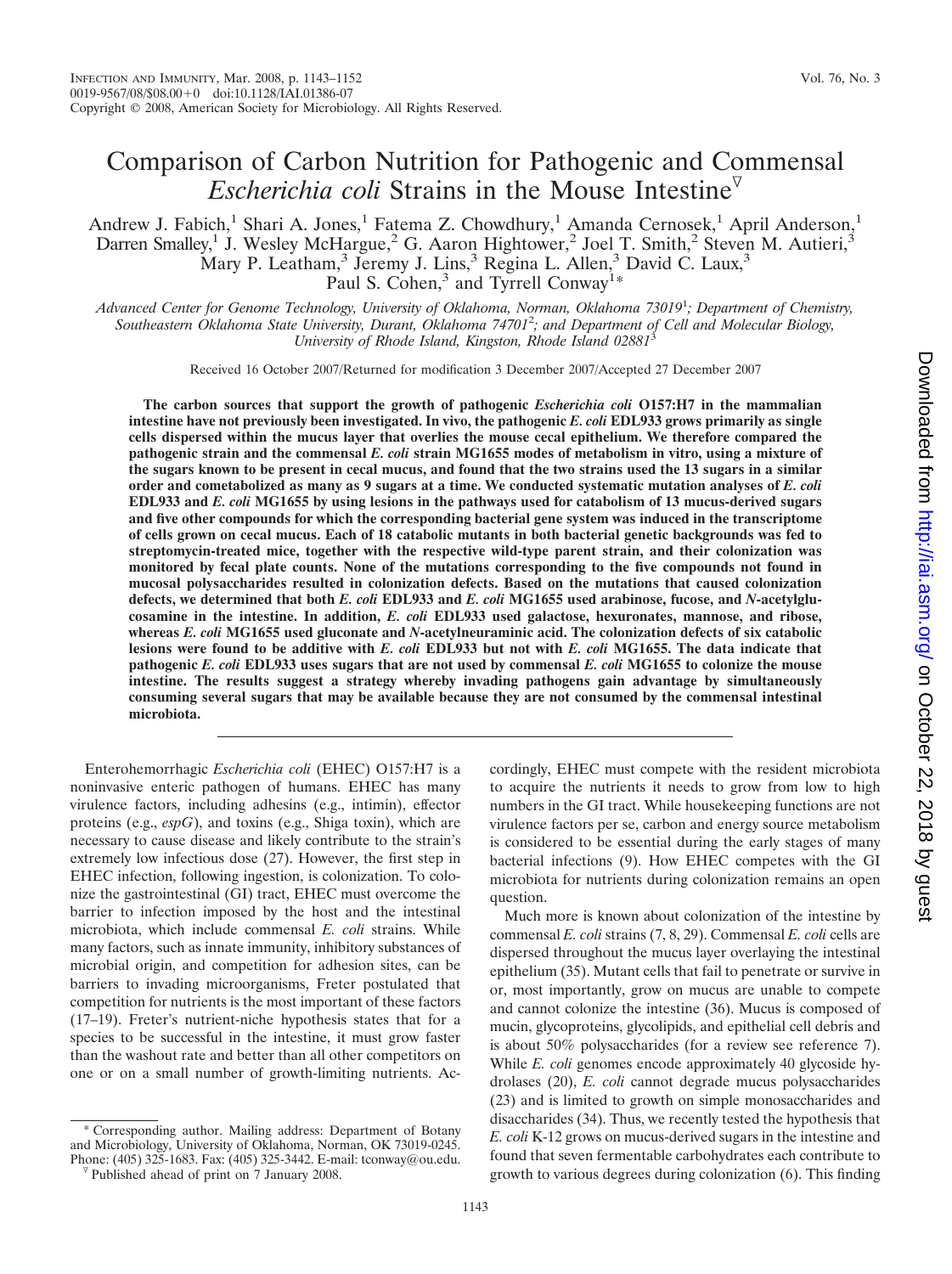implies that *E. coli* could cometabolize several nutrients in vivo. Supporting this idea of cometabolism is the fact that *E. coli* simultaneously utilizes a mixture of six sugars under nutrient-limiting conditions in vitro (32). Also, it is known that slow growth in carbon-limited chemostats and growth on increasingly poor quality carbon sources induce catabolic pathways for which the inducer is absent from the growth medium, acting as a possible carbon-scavenging mechanism (24, 33, 48). However, the extent to which these carbon-scavenging strategies are important for colonization of the intestine is unknown. Therefore, the ability of *E. coli* EDL933 to cometabolize a mixture of carbon sources for colonization and the identity of the carbon sources used in vivo are other open questions.

An exhaustive in vitro study of monocultures failed to reveal significant differences in carbon source utilization between commensal *E. coli* strains and pathogenic *E. coli* O157:H7 (12). Comparative genomics of *E. coli* O157:H7 (strain EDL933) and *E. coli* K-12 (strain MG1655) revealed no major differences in the gene systems that encode and regulate the pathways for carbon source utilization (39), although we previously noted the absence of two catabolic pathways for mucus-derived amino sugars (galactosamine and *N*-acetyl-galactosamine) in *E. coli* MG1655 (38). Nevertheless, *E. coli* EDL933 grows from low to high numbers in the presence of higher numbers of *E. coli* MG1655, suggesting that the two strains may compete for different nutrients in the intestine (35).

Since there is reason to believe that the competition for nutrients is important for the establishment of *E. coli* EDL933 in the mammalian intestine and since there appears to be no in vitro nutritional differences between *E. coli* strains in monocultures, we sought to determine if *E. coli* EDL933 and *E. coli* MG1655 compete for the same or utilize different carbon sources in vivo. The possibility that *E. coli* cometabolizes several sugars when presented with a complex mixture has not been tested, so we determined the order of sugar consumption for both *E. coli* EDL933 and *E. coli* MG1655 from a chemically defined culture medium containing 13 sugars previously identified in cecal mucus (6–8, 29, 38). The results indicate that *E. coli* EDL933 and *E. coli* MG1655 cometabolize these substrates in nearly the same order in vitro. However, a systematic genetic analysis indicates that the two strains utilize different carbon sources for colonization of the streptomycin-treated mouse, suggesting that the pathogen may establish infection by taking advantage of nutrients in the intestine that are not consumed by commensal *E. coli* and the normal microbiota.

#### **MATERIALS AND METHODS**

**Bacterial strains and growth conditions.** The strains and plasmids used in this study are listed in Table 1. Strains were derived from *E. coli* MG1655 Str<sup>r</sup> (streptomycin-resistant strain) (36) and *E. coli* EDL933 Str<sup>r</sup> (35). The originally sequenced *E. coli* strain MG1655 is closely related to the human isolate K-12, having been cured only of lambda phage and the F plasmid (3). Strain EDL933 is the sequenced prototype strain of *E. coli* O157:H7 (39). Null alleles were constructed by using the allelic replacement method of Datsenko and Wanner (11), as described previously (6), such that target genes were deleted and replaced with kanamycin or chloramphenicol resistance cassettes, which served as selectable markers in the mouse colonization experiments described below. Single gene deletions began with the start codon and ended with the stop codon, and multiple gene deletions began with the start codon of the first gene deleted and ended with the stop codon of the last gene deleted. Strains containing multiple mutations were constructed by sequential allelic replacement; the first inserted cassette was removed with FLP recombinase (11), followed by allelic replacement(s) and removal of the insertion, as necessary, leaving the selectable marker in the last mutation made. Mutant strains were verified phenotypically and by DNA sequencing. To phenotype the strains, 3-(*N*-morpholino propanesulfonic acid (MOPS) defined medium (37) was used with a 0.2% carbon source unless otherwise specified, with gyratory shaking at 250 rpm. Cell growth was monitored spectrophotometrically at an optical density at  $600$  nm  $(OD_{600})$ . For determination of the strain's in vitro nutrient preference, cultures were grown in MOPS medium containing 0.015% each of gluconate, *N*-acetyl-neuraminic acid (NANA), galactose, mannose, *N*-acetyl-glucosamine (NAG), *N*-acetyl-galactosamine (GalNAc), glucosamine, glucuronate, galacturonate, fucose, ribose, L-arabinose, and maltose. Overnight cultures of cells grown on MOPS-NAG medium were used to inoculate the mixed carbon source cultures. At selected time points, culture medium samples were collected by filtration through 0.45- -m-pore filters, followed by heating to 60°C for 30 min to inactivate any extracellular enzymes. The samples were frozen until analyzed, as described below.

**Sugar analysis.** Reducing sugars were derivatized with 4-aminobenzonitrile (4-ABN) and analyzed with CE and UV detection, using a method adapted from Schwaiger et al. (46). Nonreducing sugars were separated and detected directly using CE coupled to mass spectrometry. A 1.0 M 4-ABN reagent was prepared by dissolving 0.12 g of 4-ABN in 2.0 ml of 1 M sodium cyanoborohydride in tetrahydrofuran and 104 µl of acetic acid (all reagents were purchased from Sigma-Aldrich Chemical). The 4-ABN reagent was protected from light and stored at 5°C. Derivatization was conducted by mixing 40  $\mu$ l of the sample with 10  $\mu$ l of the internal standard (1 mM allose) and 10  $\mu$ l of the 4-ABN reagent in a screw-top centrifuge tube and heating the mixture for 4 h at 90°C. The derivatization mixture was diluted 1:10 in the running electrolyte, and CE was carried out by using an Agilent G1600 automated CE instrument. The separation capillary was 50- $\mu$ m-internal-diameter bare fused silica with a bubble cell and had an effective length of 56 cm (Agilent Technologies). The sample was injected hydrodynamically, using  $25 \text{ kPa s}^{-1}$  pressure. The running electrolyte was 140 mM borate (pH 10.2), and the separation potential was  $+22$  kV. The column temperature was maintained at 25°C. Prior to each injection, the capillary was flushed for 3 min with the running electrolyte. A postrun step included a 2-min rinse with 0.1 M NaOH and a 1-min rinse with MilliQ H2O. The UV signal was collected at 280 nm, 10 nm bandwidth, using a 520-nm reference signal.

Nonreducing sugars were detected by mass spectrometry as  $[M - H]$ <sup>-</sup> or  $[M + H]$ <sup>+</sup> adducts for the acidic and basic sugars, respectively. The CE separation was achieved using an Agilent G1600 automated CE instrument coupled to an Agilent G1946A single quadrupole mass spectrometer using electrospray ionization and the Agilent coaxial sheath fluid CE-electrospray ionization-mass spectrometry interface. The separation capillary was  $50 \mu m$  internal diameter, with a total length of 70 cm (Polymicro Technologies), using a voltage of  $+25$  kV. Injection was hydrodynamic at 40 kPa  $s^{-1}$ . The running electrolyte for the analysis of NANA and gluconate was 100 mM borate (pH 9.0; adjusted with NH4OH). For glucosamine, GlcNAc, and GalNAc, the running electrolyte was 50 mM NH4OAc with 10 mM borate, adjusted to pH 9.0 with NH4OH. Extracted ion electropherograms were used for each carbohydrate at the appropriate  $[M -]$  $[H]$ <sup>-</sup> or  $[M + H]$ <sup>+</sup>  $m/z$ . Relative sugar concentrations were determined by dividing the peak area for each component by that of the internal standard (allose) peak area. All peak area ratios were normalized to the arbitrary value of 100 for the first time point, for comparison purposes. Three analytical replicates were obtained for each time point, and the entire growth experiment was duplicated.

**Microarray analysis of** *E. coli* **MG1655 and** *E. coli* **EDL933.** Total RNA from *E. coli* MG1655 Str<sup>r</sup> Nal<sup>r</sup> (nalidixic acid-resistant) or *E. coli* EDL933 Str<sup>r</sup> Nal<sup>r</sup> was extracted from 10 ml of cells grown to an  $OD_{600}$  of 0.4 on MOPS minimal medium containing glucose (0.2% [wt/vol]) or cecal mucus (10 mg ml<sup>-1</sup>) as the sole carbon source, as described previously (6). Culture samples were diluted into DNA-RNA Protect (Sierra Diagnostics) to inhibit RNA degradation, and the RNA was purified using RNeasy mini-kits with optional DNase treatment (Qiagen). The RNA was converted to cDNA by first-strand synthesis, using Superscript II (Invitrogen) and random hexamers, according to the manufacturer's specifications. The resulting cDNA was fragmented and biotinylated (with an Enzo kit; Roche Diagnostics), according to an Affymetrix prokaryotic labeling protocol. Biotinylated samples were hybridized to Affymetrix GeneChip custom microarrays for 16 h at 60°C. Custom GeneChips contained probe sets for all genes on the genomes of *E. coli* MG1655 and *E. coli* EDL933. Hybridized arrays were stained using an Affymetrix protocol (ProkGE\_WS2v2\_450). Stained microarrays were scanned, and the raw data files (with the file extension.cel) were analyzed further using RMA processing with quartile normalization (25). Biological duplicate array data were averaged, and the transcriptome of cells grown on cecal mucus was compared to that of cells grown on glucose. We considered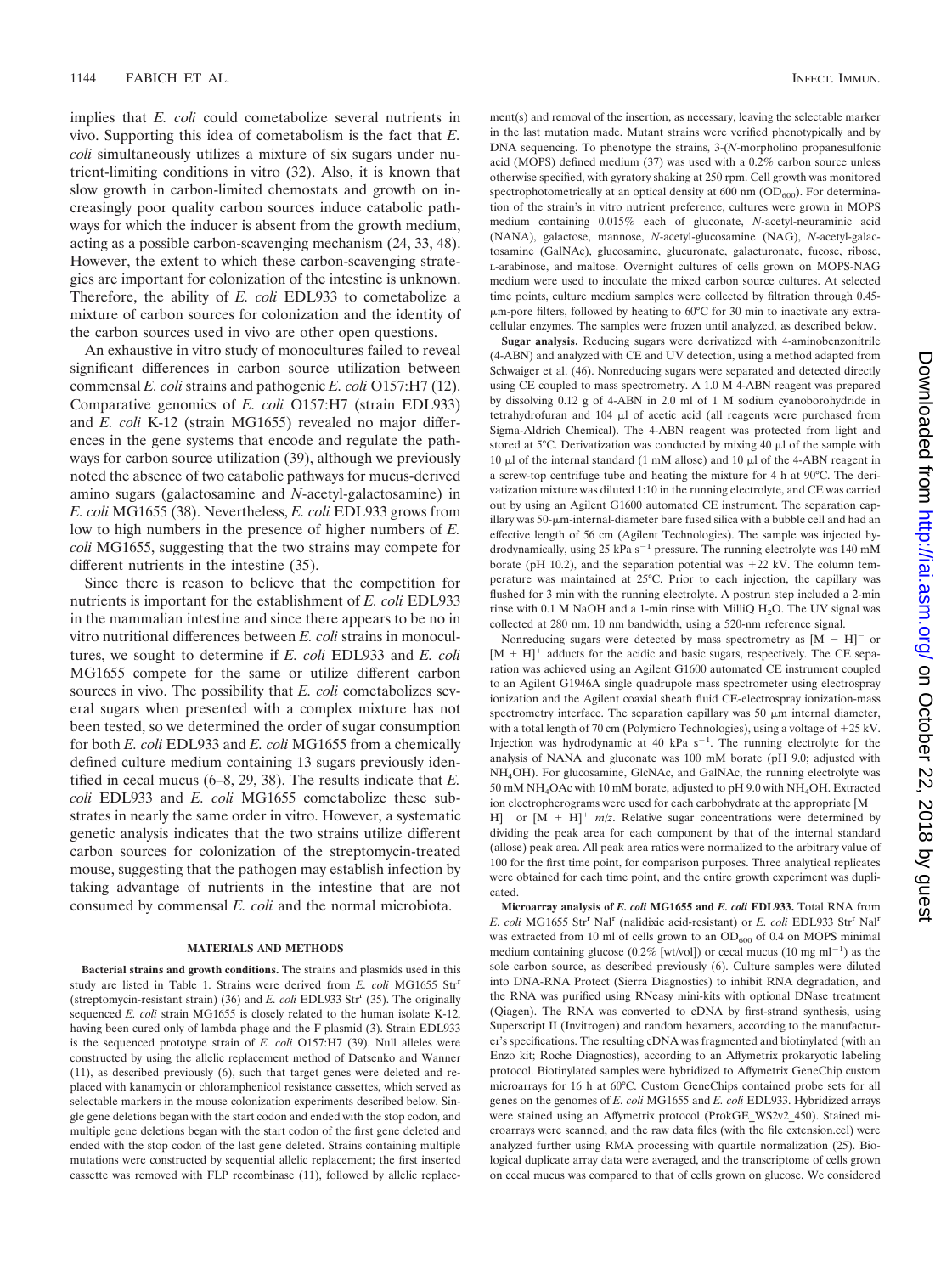| Strain or plasmid                                                | Genotype or phenotype                                                | Source or reference |
|------------------------------------------------------------------|----------------------------------------------------------------------|---------------------|
| MG1655                                                           | Wild type (CGSC no. $7740)^a$ )                                      | CGSC                |
| $MG1655$ Str <sup>r</sup>                                        | Spontaneous Str <sup>r</sup>                                         | 36                  |
| MG1655 Str <sup>r</sup> Nal <sup>r</sup>                         | Spontaneous Nal <sup>r</sup>                                         | 36                  |
| <b>EDL933</b>                                                    | Wild-type O157:H7                                                    | Alison O'Brien      |
| EDL933 Str <sup>r</sup>                                          | Spontaneous Str <sup>r</sup>                                         | 35                  |
| EDL933 Str <sup>r</sup> Nal <sup>r</sup>                         | Spontaneous Nal <sup>r</sup>                                         | 35                  |
| Derivatives of strain MG1655 Str <sup>r</sup>                    |                                                                      |                     |
| araBAD <sup>b</sup>                                              | $\Delta(araB-araD)$ ::cat                                            | This study          |
| aspA                                                             | $\Delta$ asp $A$ ::cat                                               | 6                   |
| fucAO                                                            | $\Delta$ (fucA-fucO):: kan                                           | 6                   |
| galK                                                             | $\Delta galK::cat$                                                   | This study          |
| gatABC                                                           | $\Delta$ (gatA-gatC)::cat                                            | This study          |
| glpK                                                             | $\Delta$ glpK:: $kan$                                                | 6                   |
| gntK idnK                                                        | $\Delta g$ nt $K \Delta$ idn $K$ ::cat                               | 30                  |
| lacZ                                                             | $\Delta$ lacZ::cat                                                   | This study          |
| manA                                                             | $\Delta$ man $A$ ::cat                                               | This study          |
| mtlA                                                             | $\Delta$ mtl $A$ ::cat                                               | This study          |
| nagE                                                             | $\Delta$ nagE:: $kan$                                                | 6                   |
| nanAT                                                            | $\Delta$ (nanA-nanT):: kan                                           | 6                   |
| rbsK                                                             | $\Delta r$ <i>bsK</i> :: $kan$                                       | 6                   |
| srlAEB                                                           | $\Delta(srlA-srlB::cat$                                              | This study          |
| uxaB                                                             | $\Delta u$ xa $B$ ::kan                                              | 6                   |
| uxaC                                                             | $\Delta u$ xa $C$ ::kan                                              | 6                   |
| Multiple-mutation derivatives of strain MG1655 Str <sup>rc</sup> |                                                                      |                     |
| $fucAO$ rbs $K$                                                  |                                                                      | This study          |
| fucAO rbsK manA                                                  |                                                                      | This study          |
| fucAO rbsK manA araBAD                                           |                                                                      | This study          |
| fucAO rbsK manA araBAD nagE                                      |                                                                      | This study          |
| fucAO rbsK manA araBAD nagE galK                                 |                                                                      | This study          |
| Derivatives of strain EDL933 Str <sup>r</sup>                    |                                                                      |                     |
| agaWEFA                                                          | $\Delta$ (agaW-agaA)::cat                                            | This study          |
| araBAD                                                           | $\Delta(araB-araD)$ ::cat                                            | This study          |
| aspA                                                             | $\Delta$ asp $A$ ::cat                                               | This study          |
| fucAO                                                            | $\Delta$ (fucA-fucO):: $kan$                                         | This study          |
| galK                                                             | $\Delta galK::cat$                                                   | This study          |
| gatABC                                                           | $\Delta$ (gatA-gatC)::cat                                            | This study          |
| $\ensuremath{\text{gl}}\xspace pK$                               | $\Delta$ glpK::cat                                                   | This study          |
| gntK                                                             | $\Delta g$ ntK::cat                                                  | This study          |
| lacZ                                                             | $\Delta lacZ::cat$                                                   | This study          |
| manA                                                             | $\Delta$ man $A$ ::cat                                               | This study          |
| manXYZ                                                           | $\Delta$ (manX-manZ)::cat                                            | This study          |
| mtlA                                                             | $\Delta$ mtl $A$ ::cat                                               | This study          |
| nagE                                                             | $\Delta$ nagE::cat                                                   | This study          |
| nanAT                                                            | $\Delta$ (nanA-nanT)::cat                                            | This study          |
| rbsK                                                             | ∆rbsK∷cat                                                            | This study          |
| uxaB                                                             | $\Delta uxaB::cat$                                                   | This study          |
| uxaC                                                             | $\Delta u$ xa $C$ ::cat                                              | This study          |
| Multiple-mutation derivatives of strain EDL933 Str <sup>rc</sup> |                                                                      |                     |
| $fucAO$ rbs $K$                                                  |                                                                      | This study          |
| fucAO rbsK manA                                                  |                                                                      | This study          |
| fucAO rbsK manA araBAD                                           |                                                                      | This study          |
| fucAO rbsK manA araBAD nagE                                      |                                                                      | This study          |
| fucAO rbsK manA araBAD nagE galK                                 |                                                                      | This study          |
| Plasmids                                                         |                                                                      |                     |
| pKD3                                                             | bla cat                                                              | 11                  |
| pKD4                                                             | bla kan                                                              | 11                  |
| pKD46                                                            | $T^s$ Ap <sup>r</sup> P <sub>araC</sub> - $\lambda$ -red recombinase | 11                  |
| pCP20                                                            | T <sup>s</sup> Ap <sup>r</sup> FLP recombinase                       | 11                  |

TABLE 1. Strains and plasmids used in this study

*<sup>a</sup>* CGSC, *E. coli* Genetic Stock Culture Collection, Yale University. *<sup>b</sup>* For simplicity, strains are named in the text by strain and mutation(s).

*<sup>c</sup>* See Materials and Methods for details on multiple-mutation constructions; genotypes are identical to those listed in this table for single mutations.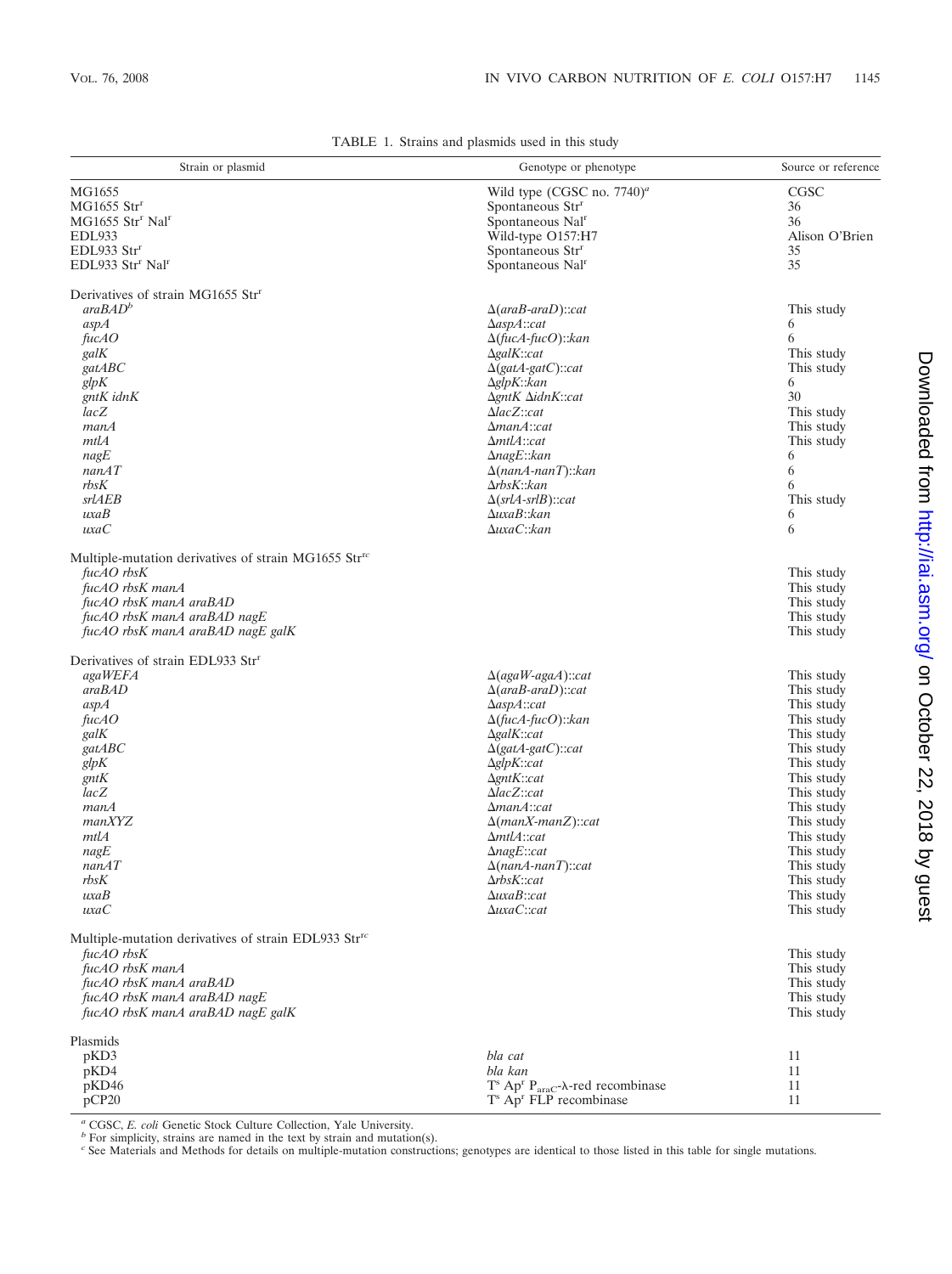genes to be significantly induced if their expression ratio was more than 2 standard deviations above the mean of the expression ratios (50).

**Mouse colonization experiments.** The streptomycin-treated mouse is the model of choice for the study of colonization of the mouse large intestine by *E. coli* (7, 8, 29). Briefly, three CD-1 male mice, 6 weeks of age, were given drinking water containing streptomycin sulfate (5 g/liter) for 24 h, which opens the niche for *E. coli* by removing the resident facultative microbiota, while leaving the anaerobic microbiota essentially intact (21). Following this treatment, the mice were starved for food and water for 18 h and were then fed (per oral) approximately  $10^5$  CFU of both the wild-type and the mutant strains in 1 ml of  $20\%$ sucrose. The wild-type strains were *E. coli* MG1655 Str<sup>r</sup> Nal<sup>r</sup> (36) and *E. coli* EDL933 Str<sup>r</sup> Nal<sup>r</sup> (35); Nal<sup>r</sup> was used to distinguish the wild type (reference strain) from the null allele mutants in fecal plate counts. After the bacterial suspension was ingested, food and streptomycin-water (5 g/liter) were restored, and fecal plate counts were determined at 5 h and 24 h, and on every other day thereafter for 15 days. Fecal samples were homogenized and diluted in 1% tryptone broth and plated on lactose-MacConkey agar containing either streptomycin (100  $\mu$ g/ml) and nalidixic acid (50  $\mu$ g/ml) to count the wild type or streptomycin and kanamycin (40  $\mu$ g/ml) or chloramphenicol (30  $\mu$ g/ml) to count the null allele mutants. Each colonization experiment was repeated on separate occasions, and the values shown represent the averages for six mice. The  $log_{10}$ mean number of CFU per gram of feces plus or minus the standard error for each strain in the mice was calculated for each time point. In all experiments, a difference between two strains of  $\geq$ 10-fold CFU/g feces (1 order of magnitude) was statistically significant, i.e., had a *P* value of  $\leq 0.05$  with Student's *t* test (two-tailed with unequal variance). The limit of detection for fecal plate counts was  $10^2$  CFU/g feces.

**Microarray data accession number.** Microarray data were deposited in Array Express, accession no. E-MEXP-1177.

#### **RESULTS**

**In vitro cometabolism of carbon sources in a complex mixture.** *E. coli* EDL933 and *E. coli* MG1655 have essentially identical carbon utilization profiles in monocultures growing on individual sugars (12), with the exception of GalNAc and galactosamine, because the *agaWEFA* genes are deleted in K-12 strains (3). *E. coli* is known to cometabolize several sugars when examined in chemostats and shaken batch cultures (for a review, see reference 28). However, the preferred order of carbon source utilization from a complex mixture of mucusderived sugars has not been studied. Previously, we determined the in vitro order of carbon source preference for *E. coli* MG1655 by comparing a series of cultures, each containing two carbon sources, and monitoring diauxic growth for the disappearance of sugars (6). We were concerned that this experimental strategy did not give a true reflection of substrate consumption from complex mixtures. Therefore, we grew *E. coli* EDL933 and *E. coli* MG1655 aerobically in batch cultures on MOPS minimal medium supplemented with 13 sugars (0.015% of each) known to be present in mucus (38). Since galactosamine and GalNAc are metabolized by the same metabolic pathway, only GalNAc was added to the medium. Maltose was included because we previously observed that maltose genes were induced in *E. coli* MG1655 when it was grown on mucus (6). The disappearance of each sugar was monitored by CE and UV detection and by CE coupled to mass spectrometry, as described in Materials and Methods.

The results of this experiment (Fig. 1) indicated that the two strains used the carbon sources in a similar, but not identical, order. The in vitro order of nutrient preference for *E. coli* EDL933 was NAG  $>$  gluconate  $>$  galactose  $>$  NANA  $>$  $m$ annose  $>$  galacturonate  $=$  glucuronate  $=$  arabinose  $=$  ribose  $>$ glucosamine  $>$  maltose = fucose = GalNAc. The order of nutrient preference for *E. coli* MG1655 was NAG  $>$  gluco $nate > galactose > NANA > galacturonate = glucuronate =$  $m$ annose = ribose > arabinose > glucosamine > maltose > fucose (GalNAc was unused). The most significant differences between the two strains were the earlier beginning of mannose and arabinose consumption by *E. coli* EDL933 and the sequential onset of maltose and fucose utilization with *E. coli* MG1655. Also evident, as shown in Fig. 1, are cascading carbon source utilization and overlapping metabolism. The data indicated that *E. coli* EDL933 and *E. coli* MG1655 used catabolite-repressing sugars first (i.e., NAG, gluconate and galactose [41]). Before these catabolite-repressing sugars were completely exhausted, cometabolism of the remaining sugars ensued (up to nine sugars at one time). Acetate was excreted and accumulated in the growth medium throughout batch growth, until it was consumed during the last one-half generation, while the least preferred sugars were being exhausted. This pattern of acetate excretion and reuptake is typical of *E. coli* overflow metabolism when the bacteria are growing on fermentable sugars (49). Thus, the data indicated that the growth of both the pathogenic and the commensal strains is characteristic of sugar fermentation under aerobic conditions, with little evidence of differences between the strains. Growth of the cultures throughout the experiment was logarithmic, with smooth transitions through sequential substrate catabolism.

*E. coli* **EDL933 transcriptome during growth in cecal mucus.** We previously showed that *E. coli* EDL933 can grow in vitro on cecal mucus prepared from mice but cannot grow in the luminal content, suggesting that the bacteria colonize the mouse intestine by growing in the mucus layer that overlays the cecal epithelium (35). In the streptomycin-treated mouse, fluorescence in situ microscopy of cecal thin sections demonstrate that *E. coli* EDL933 grows primarily as single cells dispersed throughout the mucus layer  $(>90\%)$  and also in the region adjacent to the epithelium (35). Mucus contains 13 monosaccharides (arabinose, fucose, galactose, gluconate, glucuronate, galacturonate, mannose, glucosamine, NAG, galactosamine, GalNAc, NANA, and ribose) that are made available to *E. coli* by host epithelial cell turnover and polysaccharide-degrading anaerobes (8). With this list of available sugars in mind, we previously determined the transcriptome of *E. coli* MG1655 grown on mucus to identify genes that might be important for colonization (6). Under these conditions, which are thought to mimic the nutrient availability in the intestine, the majority of induced gene systems in *E. coli* MG1655 involved metabolism, including catabolic pathways for seven of the monosaccharides listed above (fucose, gluconate, glucuronate, galacturonate, NAG, NANA, and ribose) (6). Therefore, as a starting point for the current investigation, we used a custom Affymetrix GeneChip to measure the transcriptome of *E. coli* EDL933 grown to an  $OD_{600}$  of 0.4 (mid logarithmic phase) on cecal mucus. The control culture in these experiments was grown on glucose as the sole carbon and energy source. The results showed that gene systems involved in catabolism of 7 of the 13 sugars in mucus were significantly induced in mucus-grown *E. coli* EDL933, including fucose, gluconate, glucuronate, galacturonate, GalNAc, NANA, and ribose (data not shown). We previously observed a more comprehensive induction of metabolic genes at this culture density; however, the expression of some genes involved in the catabolism of preferred carbon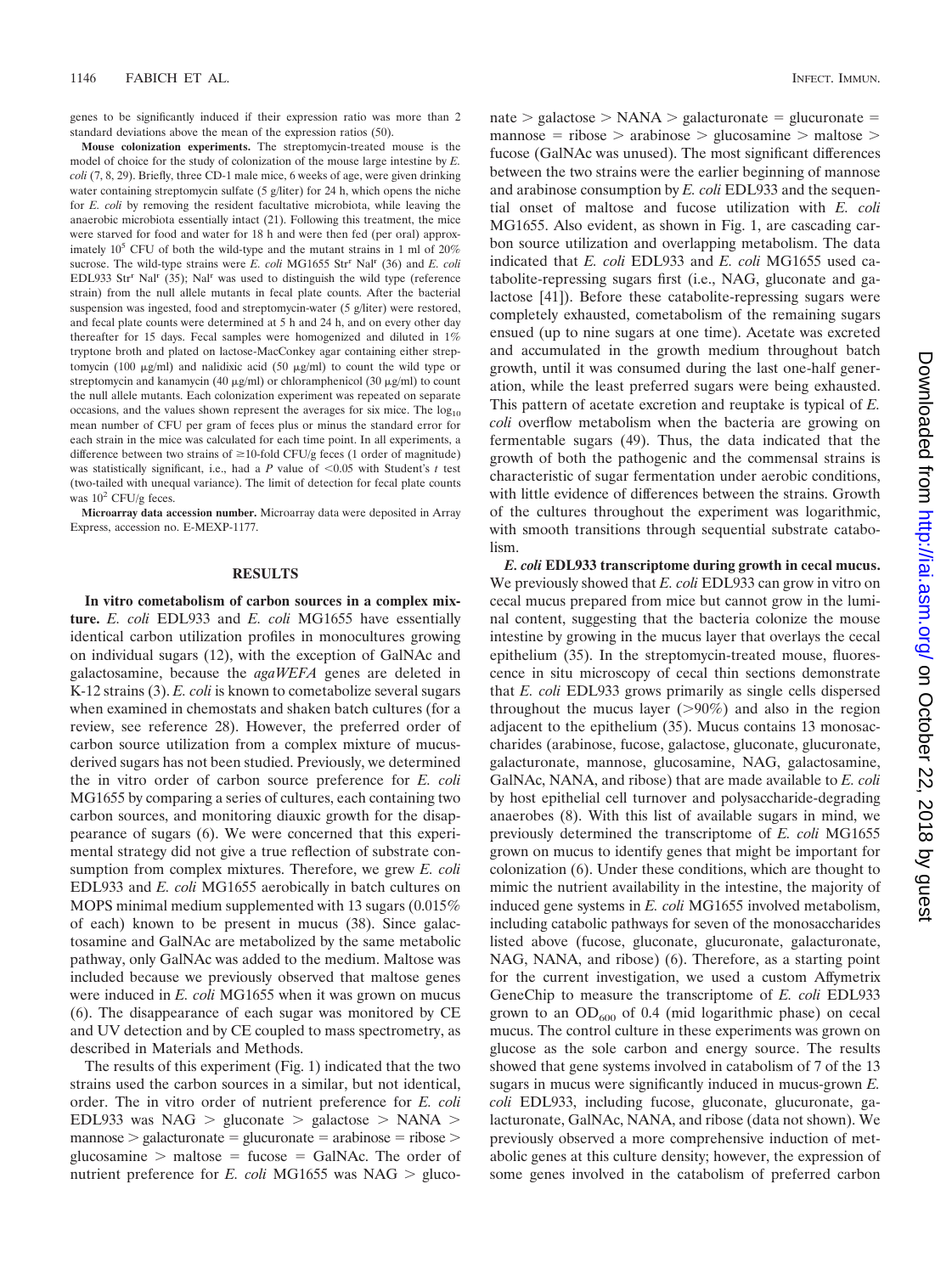

FIG. 1. Carbohydrate consumption by *E. coli* EDL933 (A and C) and *E. coli* MG1655 (B and D) of cultures grown in chemically defined medium containing a mixture of  $0.015\%$  each of 13 sugars. For panels A and B, the left axes show  $OD_{600}$ , the first right axis is the percentage of carbon source remaining, and the second right axis is acetate concentration  $(\mu M)$ . The legend for carbon sources is shown. For panels C and D, the bars show the times that consumption of the indicated sugar began and was completed. The *x* axes of all plots indicate time (h). Abbreviations: gluconate (Gnt), galactose (Gal), galacturonate (GalU), glucuronate (GlcU), mannose (Man), ribose (Rib), arabinose (Ara), glucosamine (GlcN), maltose (Malt), fucose (Fuc), and *N*-acetyl-galactosamine (GalNAc).

sources may have declined, presumably because these carbon sources were present in low amounts and were consumed early in the logarithmic phase (6). In addition, we observed the induction of five gene systems in *E. coli* EDL933 (data not shown) and *E. coli* MG1655 (6) that are involved in the catabolism of glycerol, galactitol, lactose, mannitol, and aspartate. Thus, the gene systems induced by growth on mucus in *E. coli* EDL933 differed only slightly from that in *E. coli* MG1655 (6). Our previous systematic analysis of the colonization properties of catabolic mutants of *E. coli* MG1655 showed that some systems induced on mucus did not impact colonization and that others not induced on mucus did impact colonization (6). Based on these considerations, we decided to investigate each of the 18 carbon sources listed above (13 mucus-derived sugars plus 5 compounds corresponding to gene systems that were induced by mucus) as possible substrates for the colonization of *E. coli* EDL933.

*E. coli* **EDL933 and** *E. coli* **MG1655 utilize different sugars in the mouse intestine.** To determine which of the 18 carbon sources support colonization of *E. coli* EDL933 in the intestine, a series of mutants were constructed with specific defects in carbon catabolism pathways (Table 1). The phenotype of each mutant was tested to ensure that the mutation specifically eliminated growth on the corresponding carbon source without affecting in vitro growth on other carbon sources (data not shown). The mutants were competed in vivo against the wildtype parent strain, as described previously for *E. coli* MG1655 (6). The streptomycin-treated mouse is the model of choice for

studying bacterial carbon nutrition in the intestine (7, 8, 29). We have described this model in considerable detail previously (2, 26). We want only to stress here that the streptomycintreated CD-1 mouse is used to study the competition for colonization between two strains, typically a mutant and its wildtype parent; it is not a model for pathogenesis, and none of the animals used in this study showed symptoms of disease at any time during the experiments. In this competitive fitness assay, mice are given, over the entire course of the experiment, streptomycin in their drinking water (5 g/liter), which selectively removes facultative anaerobes without affecting the overall populations of anaerobes in the intestine (21). Streptomycinresistant *E. coli* mutants and wild-type strains are fed together at  $10<sup>5</sup>$  CFU each to groups of three mice. Strains that cocolonize the animals at the same population level are considered equally fit; i.e., the inability to utilize the carbon source in question has no impact on colonization. Mutations that negatively impact the competitive fitness of the strain result in a colonization defect that is measured in logarithmic decreases in the relative population of the mutant compared to the wild type; i.e., catabolism of the corresponding carbon source by the wild type provides a competitive advantage over the mutant. Each experiment was replicated (with a total of six or more mice); all colonization differences exceeding 1 log (a 10-fold difference in population sizes) were statistically significant  $(P < 0.05)$  (26).

The results of a comprehensive mutagenic analysis to determine the relative fitness for the colonization of strains having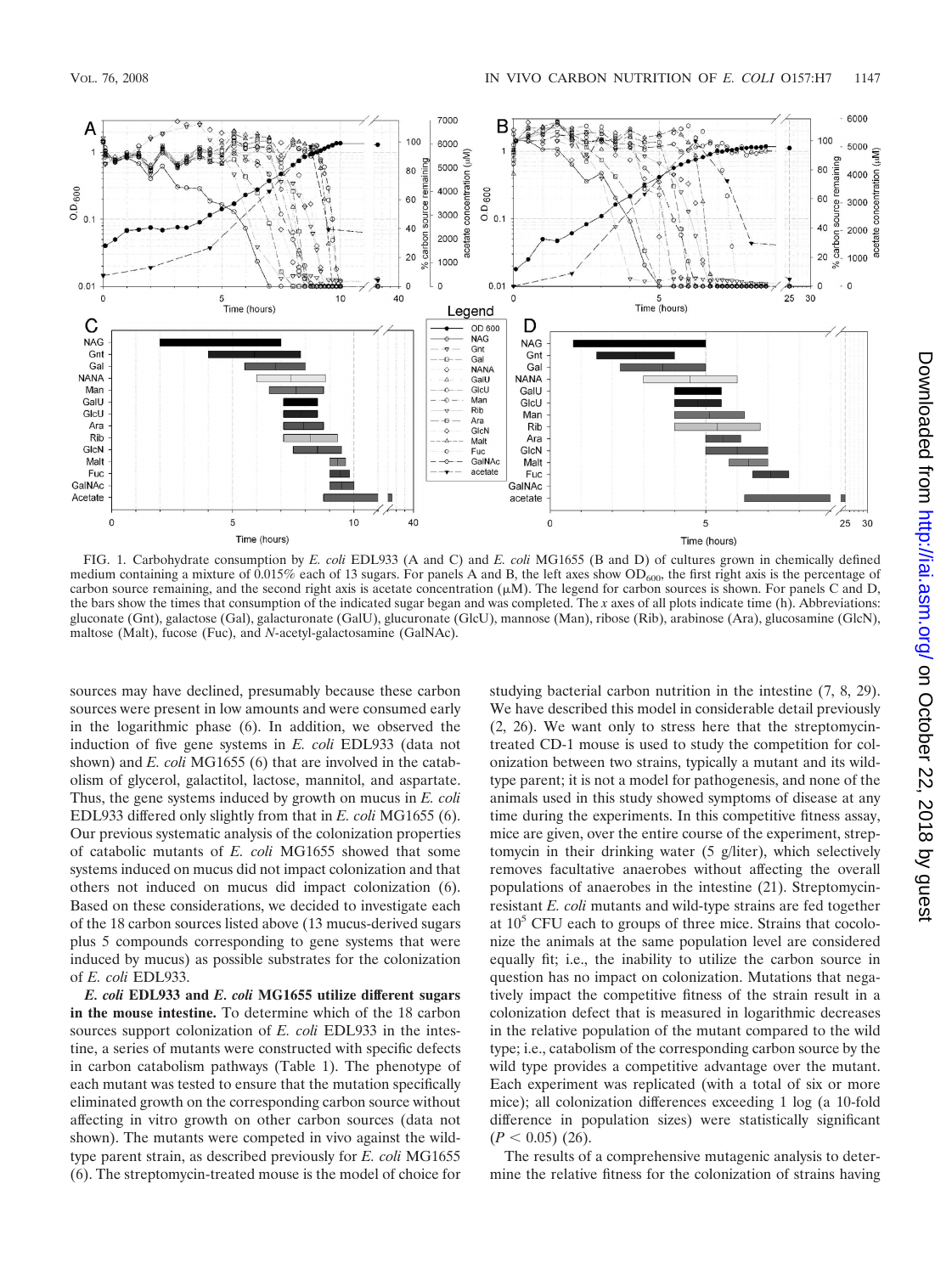| Sugar                    | Mutation(s)   | $Log_{10}$ difference (CFU/g $\pm$ SEM)<br>for E. coli EDL933 populations <sup>a</sup><br>on: |                | Log <sub>10</sub> difference (CFU/g $\pm$ SEM) for <i>E. coli</i><br>$MG1655$ populations <sup><i>a</i></sup> on: |                     |
|--------------------------|---------------|-----------------------------------------------------------------------------------------------|----------------|-------------------------------------------------------------------------------------------------------------------|---------------------|
|                          |               | Day 1                                                                                         | Day 9          | Day 1                                                                                                             | Day 9               |
| Arabinose                | araBAD        | $0.4 \pm 0.2$                                                                                 | $1.4 \pm 0.3$  | $0.1 \pm 0.1$                                                                                                     | $2.2 \pm 0.3$       |
| Fucose                   | fucAO         | $0.4 \pm 0.4$                                                                                 | $2.8 \pm 0.5$  | $1.1 \pm 0.2$                                                                                                     | $1.8 \pm 0.3$       |
| Galactose                | galK          | $0.9 \pm 0.5$                                                                                 | $2.9 \pm 0.4$  | $0.4 \pm 0.1$                                                                                                     | $0.8 \pm 0.2$       |
| Gluconate <sup>b</sup>   | $gntK$ (idnK) | $0.3 \pm 0.3$                                                                                 | $0.6 \pm 0.5$  | $0.6 \pm 0.1$                                                                                                     | $1.4 \pm 0.3$       |
| $Hexuronates^c$          | uxaC          | $0.1 \pm 0.1$                                                                                 | $1.2 \pm 0.2$  | $0.0 \pm 0.4$                                                                                                     | $0.0 \pm 0.2$       |
| Galacturonate            | uxaB          | $0.2 \pm 0.2$                                                                                 | $0.8 \pm 0.3$  | $0.4 \pm 0.3$                                                                                                     | $0.8 \pm 0.3$       |
| Mannose                  | manA          | $0.6 \pm 0.2$                                                                                 | $2.2 \pm 0.9$  | $0.3 \pm 0.5$                                                                                                     | $0.1 \pm 0.2$       |
| <b>NAG</b>               | nagE          | $0.3 \pm 0.3$                                                                                 | $1.6 \pm 0.4$  | $1.2 \pm 0.2$                                                                                                     | $2.2 \pm 0.3$       |
| Glucosamine              | manXYZ        | $0.6 \pm 0.6$                                                                                 | $0.5 \pm 0.3$  | ND <sup>d</sup>                                                                                                   | ND.                 |
| GalNAc and galactosamine | agaWEFA       | $0.6 \pm 0.5$                                                                                 | $0.7 \pm 0.4$  | Pathway missing <sup>e</sup>                                                                                      | Pathway missing $e$ |
| <b>NANA</b>              | nanAT         | $0.7 \pm 0.2$                                                                                 | $-0.6 \pm 0.2$ | $1.2 \pm 0.3$                                                                                                     | $3.3 \pm 0.7$       |
| Ribose                   | rbsK          | $0.2 \pm 0.3$                                                                                 | $1.1 \pm 0.3$  | $0.0 \pm 0.3$                                                                                                     | $0.3 \pm 0.2$       |

TABLE 2. Competitive colonization between sugar mutants and wild-type *E. coli* strains

 $a$  Each mouse was fed 10<sup>5</sup> CFU of a mutant strain and its wild-type parent. Values shown are the log<sub>10</sub> differences in populations between the mutant and the wild types; i.e., the log<sub>10</sub> CFU/g of feces for the mutant was subtracted from the log<sub>10</sub> CFU/g of feces for the wild type. The average log<sub>10</sub> differences  $\pm$  standard error of the mean (SEM) of day 1 and day 9 data from at least six mice are shown. Colonization differences that exceeded 1 log and are statistically significant (Student's *t* test,  $P < 0.05$ ) are shown in bold.

 $^b$  E. coli EDL933 is deleted for *idnK*, which encodes the secondary gluconate kinase. <sup>c</sup> The *uxaC* mutation blocks catabolism of both hexuronates, glucuronate, and galacturonate. <sup>*d*</sup> ND. not determined.

*<sup>e</sup> E*. *coli* MG1655 is deleted for *agaWEFA*. *E. coli* EDL933 and MG1655, carrying mutations for the catabolism of aspartate (*aspA*), galactitol (*gatABC*), glycerol (*glpK*), lactose (*lacZ*), and mannitol (*mtlA*), did not have colonization defects (data not shown).

lesions in each of 18 different catabolic pathways are shown in Table 2. Mutation of the majority (9 out of 13) of the catabolic pathways for sugars known to be present in cecal mucus caused colonization defects in one or both of the strain backgrounds tested. In the pathogenic *E. coli* EDL933, mutation of 7 of the 13 catabolic pathways caused statistically significant defects in competition with the wild type in the maintenance stage (day 9 of the experiments). None of these mutations caused defects in the initiation stage of colonization by *E. coli* EDL933 (day 1). In the commensal strain, *E. coli* MG1655, mutation of five of the catabolic pathways caused statistically significant colonization defects in the maintenance stage, three of which were also defective in the initiation stage. Not all mutations tested caused colonization defects: mutation of nearly half (8 out of 18) of the catabolic pathways did not result in a colonization defect in either *E. coli* EDL933 or *E. coli* MG1655; none of the five catabolic pathways for the compounds not found in mucosal polysaccharides, but for which the corresponding gene systems were induced by growth on mucus (glycerol, galactitol, lactose, mannitol, and aspartate), provided a colonization advantage (as listed in the legend to Table 2; data not shown).

Mutants of both *E. coli* EDL933 and *E. coli* MG1655 that were unable to grow on arabinose, fucose, and NAG had colonization defects. With respect to differences between the pathogenic and the commensal strain, mutation of the pathways for galactose, hexuronates, mannose, and ribose caused colonization defects for *E. coli* EDL933 but not for *E. coli* MG1655, whereas mutation of pathways for gluconate and NANA caused colonization defects for *E. coli* MG1655 but not *E. coli* EDL933. Examples of in vivo carbon nutrition differences between *E. coli* EDL933 and *E. coli* MG1655 for galactose and NANA, respectively, are shown graphically in Fig. 2. We note that it is not possible to distinguish glucuronate catabolism by mutation (6, 38). The *uxaB* mutation that eliminates galacturonate catabolism did not have a statistically significant effect on colonization, and the *uxaC* mutation that prevents growth on both glucuronate and galacturonate was just over the significance limit, suggesting that catabolism of neither compound alone contributes significantly to colonization. To summarize these colonization assay results, commensal *E. coli* MG1655 appeared to use arabinose, fucose, gluconate, NAG, and NANA to colonize, whereas the pathogenic *E. coli* EDL933 appeared to use arabinose, fucose, galactose, mannose, NAG, and ribose to colonize the streptomycintreated mouse.

**Colonization defects in** *E. coli* **EDL933 are additive.** We found that *E. coli* EDL933 metabolizes up to nine sugars simultaneously in vitro (Fig. 1), and at least 6 sugars contribute to its ability to colonize the mouse intestine (Table 2). This suggested that, in vivo, *E. coli* EDL933 might cometabolize several sugars to maintain colonization. To test this possibility, we constructed a series of mutant strains with defects in multiple catabolic pathways. To the strain that could not grow on fucose, we added a lesion in ribose catabolism, and to the strain that could not grow on fucose and ribose, we added a lesion in mannose catabolism, and so on, until we also removed the abilities to grow on arabinose, NAG, and galactose (Table 1). To compare the effects of these mutations on the pathogenic and the commensal backgrounds, we constructed a similar series of mutations in *E. coli* MG1655. Each of these mutations was competed in mice against their respective wild types, as shown in Fig. 3. By plotting the log difference between the *E. coli* EDL933 mutants and the *E. coli* EDL933 wild type, we observed that the colonization defects for each of these six mutations were additive, i.e., the larger the number of catabolic lesions, the larger the differences in population between the *E. coli* EDL933 mutants and the wild-type *E. coli* EDL933. While this relationship was linear in the *E. coli* EDL933 background, a very different result was obtained for *E. coli* MG1655.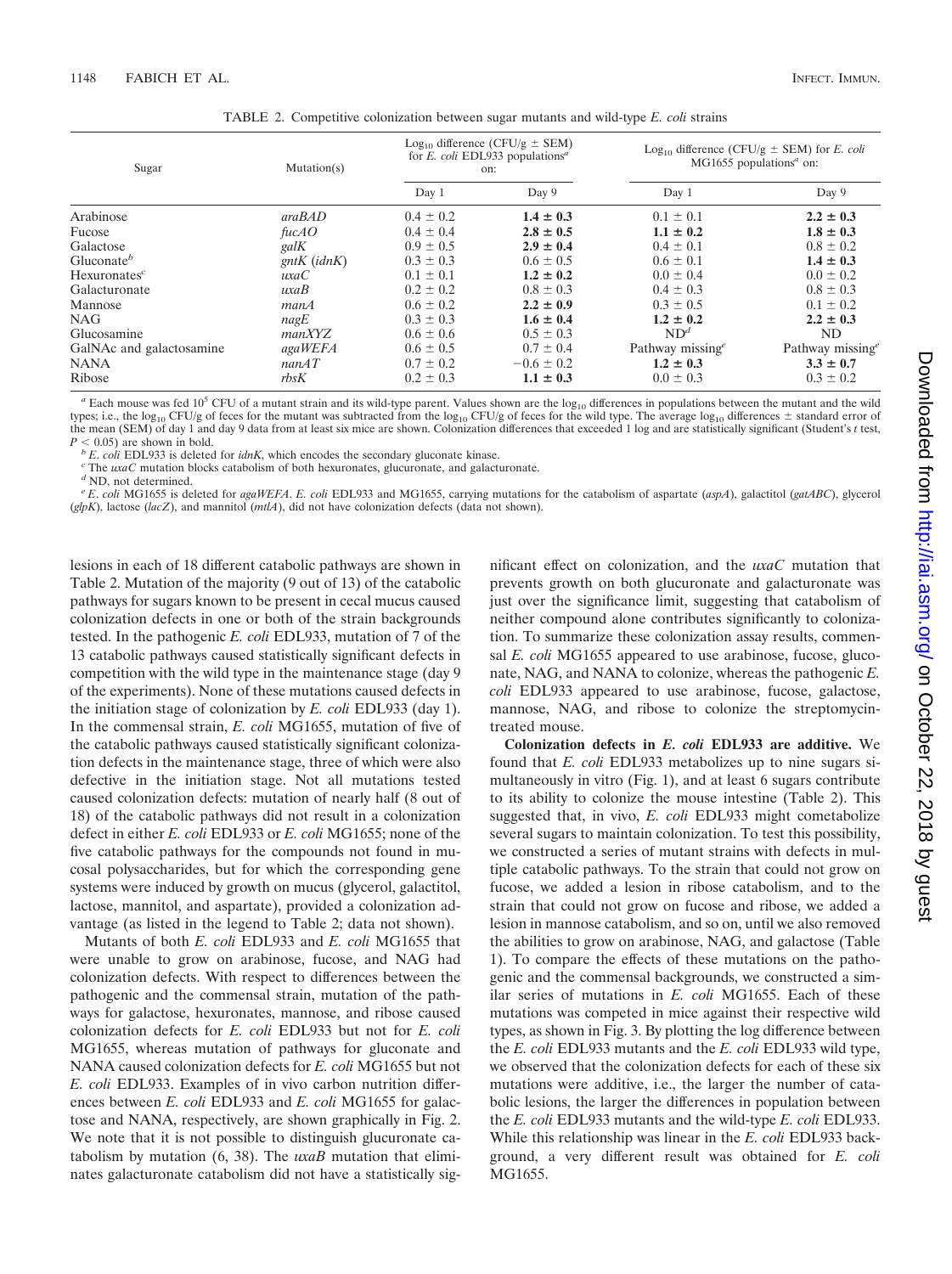

FIG. 2. Differences in catabolic pathways that caused colonization defects in *E. coli* EDL933 and *E. coli* MG1655. Mutation of the pathway for galactose catabolism (*galK*) caused a colonization defect in *E. coli* EDL933 (A) but not in *E. coli* MG1655 (B). Mutation of the pathway for NANA catabolism did not cause a colonization defect in *E. coli* EDL933 (C) but did in *E. coli* MG1655 (D).

In *E. coli* MG1655, there was a 2.1 log colonization defect with the *fucAO* mutant and a 4.4 log defect with the *fucAO rbsK* mutant, compared to defects of 2.5 log and 3.1 log, respectively, in the pathogen. We attribute this more dramatic difference in *E. coli* MG1655 to a metabolic switch that we described recently (2): the *E. coli* MG1655 *fucAO* mutant switches to ribose in the intestine, whereas the *fucAO rbsK* mutant cannot, causing a much-larger-than-expected colonization defect. The addition of a lesion in mannose metabolism to the latter strain had no effect on its competitiveness, but the addition of a fourth lesion, in arabinose, actually improved the colonizing ability of the quadruple mutant (*fucAO rbsK manA araBAD*) to a 3.1 log defect, suggesting an additional metabolic switch in this strain. A fifth lesion in NAG catabolism improved the colonizing ability of the quintuple mutant still further, i.e., a 1.9 log defect, suggesting yet another metabolic switch. The sixth lesion tested was in galactose catabolism, which resulted in a strain with a 5.2 log defect and suggested that one of the metabolic switches was to galactose, a sugar that *E. coli* MG1655 does not normally use in the mouse intestine (Table 2). The nature of these metabolic switches in the commensal strains is not well understood and is under investigation. What is clear from the results shown in Fig. 3 is that *E. coli* EDL933 does not exhibit these metabolic switches. Rather, the effects of multiple catabolic lesions in *E. coli* EDL933 are additive, indicating that the pathogen depends on up to six sugars, which it probably metabolizes simultaneously to support intestinal colonization.

#### **DISCUSSION**

In this study, we found that lesions in seven different catabolic pathways caused colonization defects in *E. coli* EDL933 when the mutants were competed against the wild type in mouse. Mutation of the galactose catabolic pathway had the largest relative impact on colonization fitness, followed by mutation of the pathways for fucose, mannose, NAG, arabinose, and ribose (Table 2). In addition, a mutation that prevented the growth of *E. coli* EDL933 on both glucuronate and galacturonate (*uxaC*) caused a minor but significant colonization defect, although there was not a significant defect for the lesion in galacturonate catabolism only (*uxaB*). The colonization by *E. coli* MG1655 was most affected by a lesion in the catabolism of NANA, followed in their relative impact by NAG, arabinose, fucose, and gluconate (Table 2). These results compare favorably with those from previously reported experiments in-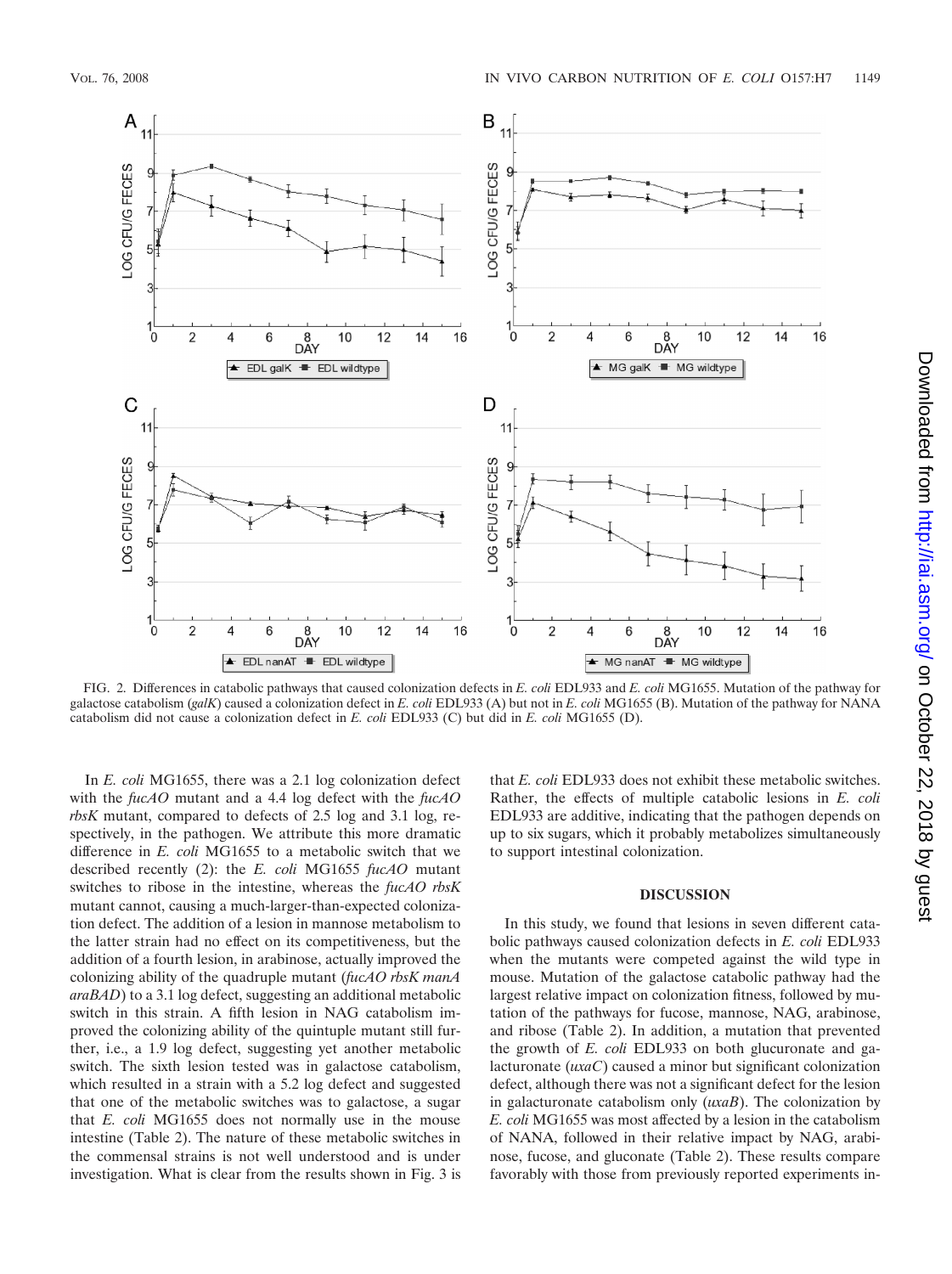

■ EDL933 ■ MG1655

FIG. 3. Additive effect of colonization defects shown in *E. coli* EDL933. The effects of the series of mutations (shown in Table 2 and described in text) are shown on the *x* axis for *E. coli* EDL933 and *E. coli* MG1655 and are expressed as the log of the difference between the population sizes of the mutants in competition with their respective wild types at day 15 of the experiments (*y* axis).

dicating that catabolism of NAG, NANA, fucose, and gluconate is important for the colonization of *E. coli* MG1655 (6). It is necessary to revise our previous findings that glucuronate, mannose, and ribose catabolism mutants had minor colonization defects; according to results of the additional experiments shown in Table 2, catabolism of these three sugars did not significantly impact colonization by *E. coli* MG1655. Importantly, *E. coli* EDL933 appears to use three sugars that are not used by *E. coli* MG1655: galactose, mannose, and ribose (Fig. 2). Conversely, *E. coli* MG1655 uses two sugars that are not used by *E. coli* EDL933: NANA and gluconate. That the two strains prefer different sugars for colonization suggests a strategy for enteric pathogens, i.e., *E. coli* O157:H7, to invade the intestine and colonize in the presence of commensal *E. coli* strains. The nutrients that are not consumed by the commensal microbiota would be available for pathogens and might enable them to overcome colonization resistance and grow from low to high numbers to establish infection.

We previously reported that *E. coli* EDL933 is initially able to grow from low to high numbers in the presence of high numbers of *E. coli* MG1655 when the two strains are fed simultaneously to mice (35). The sugars preferred by *E. coli* EDL933 but not by *E. coli* MG1655 might support this initial population increase. However, *E. coli* EDL933 subsequently declines in numbers relative to those of *E. coli* MG1655, and *E. coli* EDL933 is unable to initiate colonization in mice that have been precolonized with *E. coli* MG1655 (35). Since the relative population of a species in the intestine depends on the available concentrations of its preferred nutrients (19), one explanation for the advantage of *E. coli* MG1655 over *E. coli* EDL933 could be that it has higher substrate affinities for the sugars that are used by both strains, which would force *E. coli* EDL933 to use less abundant nutrients. This possibility is supported by evidence that *E. coli* EDL933 attempts to switch from glycolytic to gluconeogenic substrates when it is competing with *E. coli* MG1655 (35). It will be interesting to measure the available concentrations of sugars in mucus prepared from streptomycin-treated mice and to determine the substrate affinities of different *E. coli* strains. It is also of interest to determine how well *E. coli* EDL933 can compete with other commensal *E. coli* strains and how the relative population sizes of the various strains correlate with differences in substrate affinities and nutrient preferences.

In conducting this study, it was important for each of the mutations to be specific for the carbon source in question. Otherwise, it would be difficult to ascribe direct cause and effect to metabolic lesions and corresponding colonization defects. For example, we reported previously that the mutation of the Entner-Doudoroff pathway affects growth on several carbon sources that do not use that pathway (30) and that mutations which cause the accumulation of certain intermediates of NAG metabolism can inhibit growth in the presence of NAG (6); in both cases, erroneous results were obtained for the colonization assays. We were therefore careful to characterize the phenotype of each of the strains used in this study to confirm that the metabolic lesion was specific to the corresponding carbon source(s) and that growth was not affected by the presence of that carbon source. Despite taking this precaution, it is possible for a mutation to affect colonization without impacting in vitro growth, as has been shown for the *galETKM* operon deletion in *E. coli* O157:H7, which has a rabbit colonization defect (22). Presumably, the *galETKM* mutant had no O antigen (not directly measured in this study) because the mutation of *galE* blocks conversion of UDP-glucose to UDP-galactose, which is a precursor of GalNAc, a constituent of the O157 antigen. For this reason, and to prevent the accumulation of potentially toxic phosphorylated intermediates (4, 16), we made a null mutation in the galactokinase gene, *galK*, which was designed not to affect *galE* expression; the *galK* mutation makes the strain phenotypically galactose-negative, but UDP-galactose can still be made from UDP-glucose. We also considered how the mutants used in our study might have impacted biosynthesis of the other three constituents of the O157 antigen, glucose, fucose, and *N*-acetylperosamine (40). UDP-glucose metabolism is not affected by any of the mutations we tested; GDP-fucose and GDP-perosamine are both made from GDP-mannose by pathways that are independent of either mannose or fucose catabolism (45, 47, 51). Thus, we are confident that none of the mutants we constructed for testing in mice was affected in its ability to make lipopolysaccharide.

The nutrient-niche hypothesis states that each species in the intestine must grow better than all others on one or a few limiting nutrients (19). Previously we suggested that this hypothesis is somewhat oversimplified and should be revised in consideration of the metabolic diversity of individual species (6). The experiments described here provide additional evidence that *E. coli* can cometabolize several sugars. For in vitro results, we observed the simultaneous metabolism of as many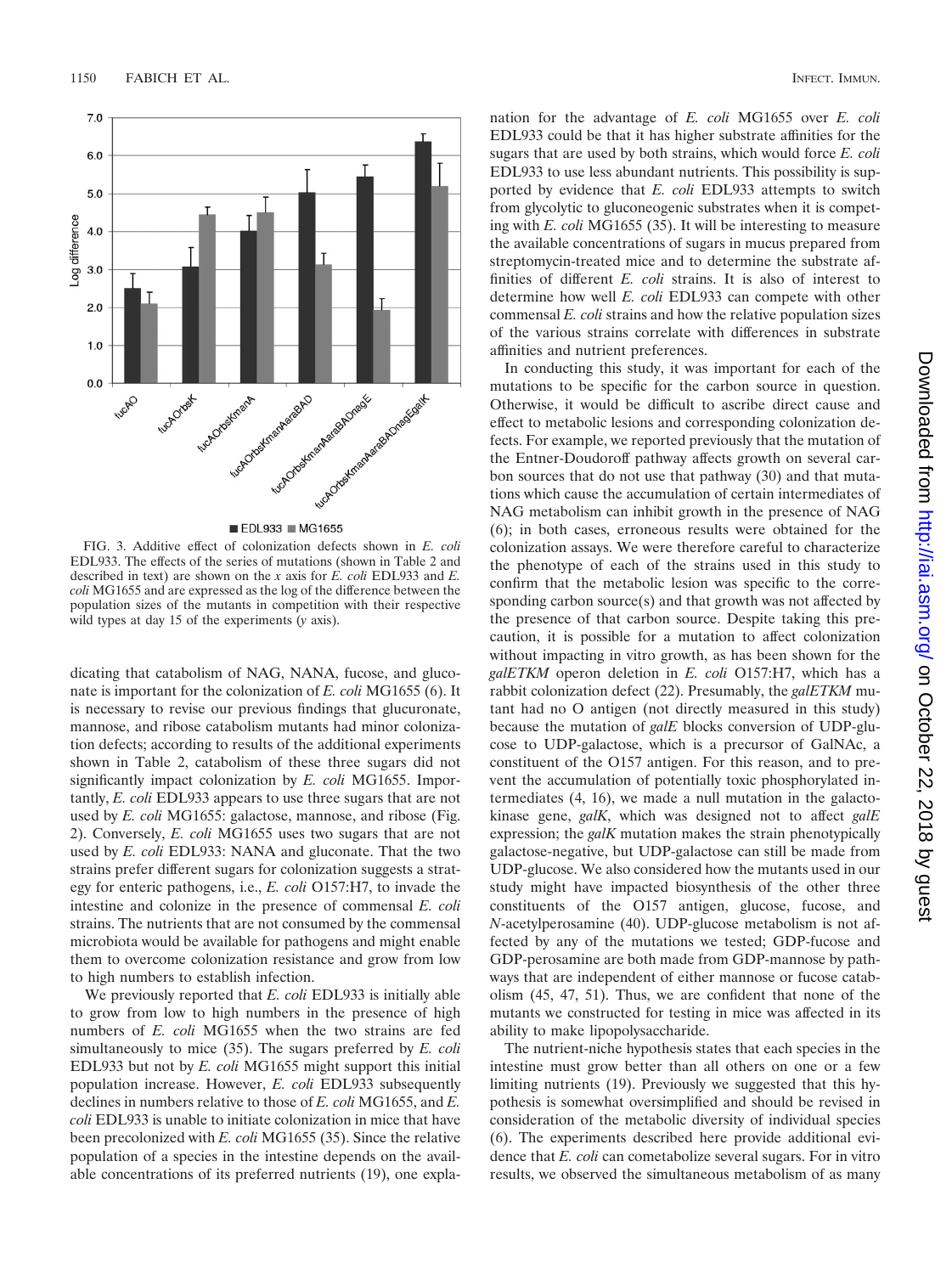as nine sugars (Fig. 1). The ability of *E. coli* to simultaneously metabolize up to six sugars in a chemostat is well documented (15, 24, 31, 32). In vivo results show that the mutation of pathways for several different sugars causes colonization defects (Table 2). Thus, it is likely that several substrates are cometabolized in vivo. Moreover, several catabolic lesions are required to eliminate the ability of *E. coli* EDL933 to compete with its wild-type parent (Fig. 3). In addition, *E. coli* EDL933 (*fucAO rbsK manA araBAD nagE*) can colonize at wild-type levels when it alone is fed to mice (data not shown), indicating that its catabolic capacity extends beyond these five mostpreferred compounds. Thus, we conclude that the nutrientniche hypothesis should be revised further to include the concept that metabolic flexibility provides a competitive advantage in the intestine, i.e., the catabolic capacity of an intestinal species is tuned to variations in nutrient availability. In this light, pathogens might be especially good at taking advantage of available nutrients that are not consumed by the normal microbiota.

Growth of *E. coli* is limited to monosaccharides, disaccharides, one trisaccharide, and maltodextrins up to 20 glucose units in length (34). While there are several glycoside hydrolases carried by the *E. coli* EDL933 and *E. coli* MG1655 genomes, none of them are secreted enzymes that can hydrolyze complex polysaccharides; there are no significant differences between pathogenic and commensal *E. coli* strains in this regard (20). Phenotypically, *E. coli* cannot degrade the complex polysaccharides found in mucus (23). It is the dominant anaerobes that degrade polysaccharides in the intestine (5, 10, 13, 23, 44). At least some minor members of the microbiota crossfeed on sugars released from polysaccharides by the anaerobes (14, 43). There is recent evidence that vancomycin-resistant *Enterococcus* spp. colonize the intestine by growing on monosaccharides released by the breakdown of complex polysaccharides (42). Thus, as we have suggested previously, it appears that *E. coli* grows on simple sugars released by anaerobic digestion (38). While the current study focused on the in vivo catabolism of monosaccharides, we showed that at least one disaccharide, lactose, is not important for colonization. A more extensive analysis of disaccharide and maltodextrin utilization by *E. coli* is indicated.

Aside from the obvious differences between *E. coli* EDL933 and *E. coli* MG1655 in the genetic presence or absence of specific catabolic pathways (i.e., GalNAc), there is no evidence that the global regulation of metabolism differs in the two genetic backgrounds (39), nor are there significant differences in their growth phenotypes on single carbon sources (12). Thus, we were intrigued to find that the relative impact of catabolic lesions on colonization did not strictly follow the in vitro preference for these sugars, i.e., for *E. coli* EDL933, lesions in galactose and fucose catabolism had larger defects in vivo than those in mannose and NAG, despite being consumed in vitro in the order NAG, galactose, mannose, fucose (Fig. 1). For comparison, in *E. coli* MG1655, the impact of a lesion in fucose catabolism was larger than that for gluconate, and the lesion in NANA catabolism was larger than that for NAG, despite being consumed in vitro in the order NAG, gluconate, NANA, fucose (Fig. 1). The physiology underlying the differences between in vivo versus in vitro nutrient preference is not clear. What is clear is that the environment of the intestine,

whether it is related to host- or microbiota-derived factors, must affect the selection of nutrients by colonized *E. coli*, since these differ significantly from those preferred in vitro. Moreover, we found that lesions in the six catabolic pathways that support colonization by *E. coli* EDL933 are additive, i.e., each additional loss of metabolic capacity in the mutant strains resulted in a larger colonization defect (Fig. 3). The commensal *E. coli* MG1655, on the other hand, did not respond additively to multiple catabolic lesions, but rather, the catabolic mutant series behaved as if the sequential loss of particular catabolic pathways led to metabolic switches such as the one we recently described for fucose-dependent stimulation of ribose catabolism (2). Perhaps the relative importance of fucose utilization by both *E. coli* strains in vivo, despite being a low priority substrate in vitro, relates to this presumed "signaling" role of fucose. The results suggest that there may be a fundamental difference in the way *E. coli* strain EDL933 and MG1655 perceive and alter their nutrient choices in response to the intestinal environment. Unraveling the signals that affect *E. coli* nutrient choice in vivo and the mechanism(s) by which *E. coli* modifies its catabolic capacity in response to these signals will likely lead to a new understanding of the food web and ecology of the GI tract. It is interesting to speculate on a fundamental difference between pathogenic and commensal *E. coli* with regard to the value of metabolic flexibility and switching. Humans are normally cocolonized with an average of five commensal *E. coli* strains (1), whereas *E. coli* pathogens are invaders that take over the intestine in the presence of other strains. Thus, metabolic switching might provide a means for several commensal strains to co-inhabit the intestine by dynamic adaptation to host-strain-nutrient variations. The additive cometabolism of substrates by the pathogen might represent more of a slash and burn strategy of competition for resources in which maximum growth potential is achieved by being inflexible and greedy.

#### **ACKNOWLEDGMENTS**

This research was supported by Public Health Service grant AI48945 to T.C. and P.S.C. Support for J.T.S. was provided by NIH-INBRE grant P20RR016478.

#### **REFERENCES**

- 1. **Apperloo-Renkema, H. Z., B. D. Van der Waaij, and D. Van der Waaij.** 1990. Determination of colonization resistance of the digestive tract by biotyping of Enterobacteriaceae. Epidemiol. Infect. **105:**355–361.
- 2. **Autieri, S. M., J. J. Lins, M. P. Leatham, D. C. Laux, T. Conway, and P. S. Cohen.** 2007. L-Fucose stimulates utilization of D-ribose by *Escherichia coli* MG1655  $\Delta$ fucAO and *E. coli* Nissle 1917  $\Delta$ fucAO mutants in the mouse intestine and in M9 minimal medium. Infect. Immun. **75:**5465–5475.
- 3. **Blattner, F. R., G. Plunkett III, C. A. Bloch, N. T. Perna, V. Burland, M. Riley, J. Collado-Vides, J. D. Glasner, C. K. Rode, G. F. Mayhew, J. Gregor, N. W. Davis, H. A. Kirkpatrick, M. A. Goeden, D. J. Rose, B. Mau, and Y. Shao.** 1997. The complete genome sequence of *Escherichia coli* K-12. Science **277:**1453–1474.
- 4. **Bock, A., and F. C. Neidhardt.** 1966. Properties of a mutant of *Escherichia coli* with a temperature-sensitive fructose-1,6-diphosphate aldolase. J. Bacteriol. **92:**470–476.
- 5. **Bryant, M. P.** 1974. Nutritional features and ecology of predominant anaerobic bacteria of the intestinal tract. Am. J. Clin. Nutr. **27:**1313–1319.
- 6. **Chang, D. E., D. J. Smalley, D. L. Tucker, M. P. Leatham, W. E. Norris, S. J. Stevenson, A. B. Anderson, J. E. Grissom, D. C. Laux, P. S. Cohen, and T. Conway.** 2004. Carbon nutrition of *Escherichia coli* in the mouse intestine. Proc. Natl. Acad. Sci. USA **101:**7427–7432.
- 7. **Conway, T., K. A. Krogfelt, and P. S. Cohen.** 2007. *Escherichia coli* at the intestinal mucosal surface, p. 175–196. *In* K. A. Brogden, F. C. Minion, N. Cornick, T. B. Stanton, Q. Zhang, L. K. Nolan, and M. J. Wannemuehler (ed.), Virulence mechanisms of bacterial pathogens, ed. 4. ASM Press, Washington, DC.